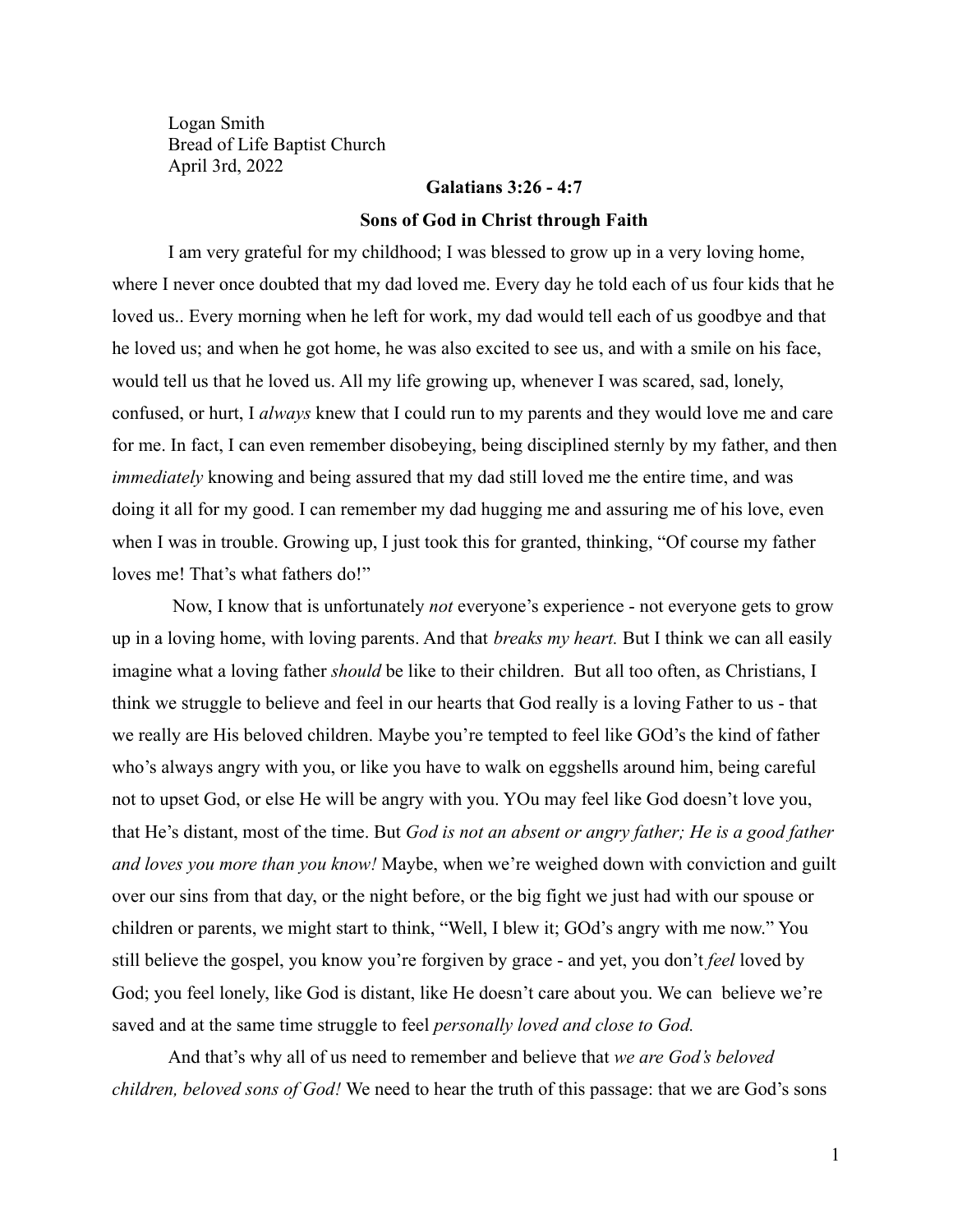and heirs in Christ; that our identity and value is rooted firmly in the infinite value of Christ; and that our sonship and inheritance isn't rooted in what we do or our value and status in the world, but is rooted firmly in what Christ has done for us in the gospel.

### **I. All Who are in Christ by Faith are God's Sons, Just Like Christ Is (3:26-27)**

This passage is all about what it means to be *sons of God.* And Paul begins by telling us *who can be rightly called sons of God:* it is those who are in Christ through faith. V.26 says: "For in Christ Jesus you are all sons of God, through faith." Throughout chapter 3, we've seen Paul argue that the true sons of Abraham are those who trust God's gospel promise. Now, Paul ratchets the claim up a level: if we trust in Christ, we're not just sons of Abraham - we're *sons of God!* But notice who are called sons of God: it's *not* everyone in the world - it's specifically those *who put their faith in Jesus Christ.* We become sons of God *through faith in Christ Jesus.*

The moment we become Christians - the moment we repent from our sins and turn to trust in the gospel of Christ alone for our salvation - we become *united to Christ.* We move to a new location, a new home: we move to being *in Christ.* We are united to Christ by grace through faith. We're *personally, intimately connected* to Jesus; he identifies with us, He represents us. When we're *in Christ,* then what's true of Christ becomes true of us. Jesus is the true Son of God. When we're united to Christ through faith, that becomes true of us as well!

Paul is getting at this same idea of *union with Christ* in the next verse, v.27: "For as many of you as were baptized into Christ have put on Christ." To "put on Christ" is another way of saying that we're "in Christ" or are united to Christ. The image here is putting on Christ just like we put on a jacket or a new change of clothes. When you change out of civilian clothes and put on a police uniform or military uniform, that says something about who you are, it changes the way people look at you. It's the same idea here: when we "put on Christ," our identity changes; God takes what's true of Jesus and applies it to us.

But we need to pump the brakes for a second. In verse 26, Paul says we're in Christ *through faith -* the moment we believe. Why, then, does Paul say that we put on Christ when we were *baptized* in v.27? Does this mean that baptism itself is what unites us to Christ and saves us? No, we know that's not true; after all, this entire letter has been Paul arguing that we are justified through faith, not works! So here's what's going on: the biblical view of baptism is that it is our *profession of faith.* To be baptized is to profess faith in Christ, to claim to be a Christian, and to be recognized as a Christian by the church. Paul assumes that every one who is baptized is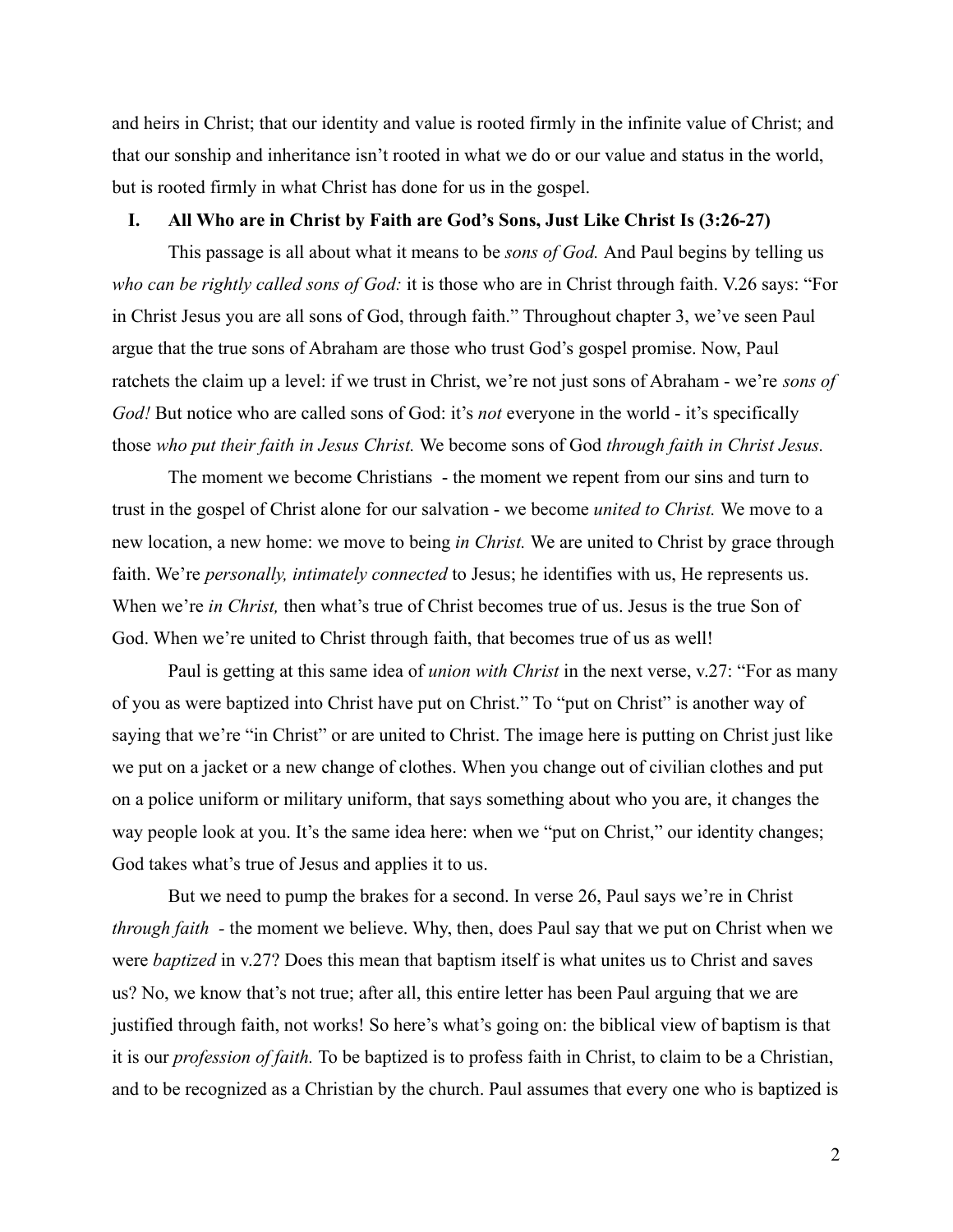a Christian, because baptism is meant to happen *when someone becomes a believer;* it's an outward sign of our faith. Therefore, the New Testament often talks about "when we were baptized" as shorthand for "when you came to faith in the gospel of Christ and became a Christian."

The Bible doesn't talk about "altar calls" or sinners' prayers; the way the Bible gives non-believers to respond to the gospel in faith is *baptism.* Therefore, when someone seems to respond well to the gospel and seems to repent and believe in Christ, we should make sure they understand and believe the gospel and then encourage them to be baptized as a way of *publicly proclaiming their faith.* Baptism doesn't save anyone, but it is the first outward sign that someone is a Christian. This is why Baptist churches have historically always required people to *be baptized* before they join the church or take communion. It's not because Baptism saves anyone; it's because Baptism *is our public profession of faith.* When someone becomes a believer, they are called to make that known to others through baptism. It's a badge we put on, showing that we have put on Christ through faith.

So then, these two verses are saying: the moment you all trusted in Christ and became believers, you *put on Christ,* being united to Christ through faith. What's true of Jesus is now true of you: you are sons of God! In Christ, God adopts us as His children. But not just His children - we become *sons.* Now, you may be thinking, "well, *sons and daughters."* In a sense that's true - but in another sense, *every Christian* becomes a *son* of God - and not just a son, but an *heir.* In the time of the Bible, only the firstborn son typically received the family inheritance. Christ is the eternal Son of God. He is the firstborn, the heir. But the amazing thing about the gospel is: when we're in Christ, *what's true of Jesus becomes true of us!* God looks at us and sees Jesus - God considers you *his son, His firstborn son,* even His heir! We become co-heirs with Christ. When God looks at us, as Christians, He sees Jesus - He considers our sin debt paid, because we've been crucified with Christ; He considers us righteous, because we have put on Christ's righteousness; He counts us His children, His sons and heirs, just like Christ is.

In other words: when we become Christians, *our entire identity changes.* Which brings us to point number two…

## **II. Our Identity is Found in Christ, Not from the World (3:28-29)**

Since we're united to Christ through, meaning what's true of Jesus is now true of us, then this means that our truest identity, worth, and value is found in who we are *in Christ.* We see this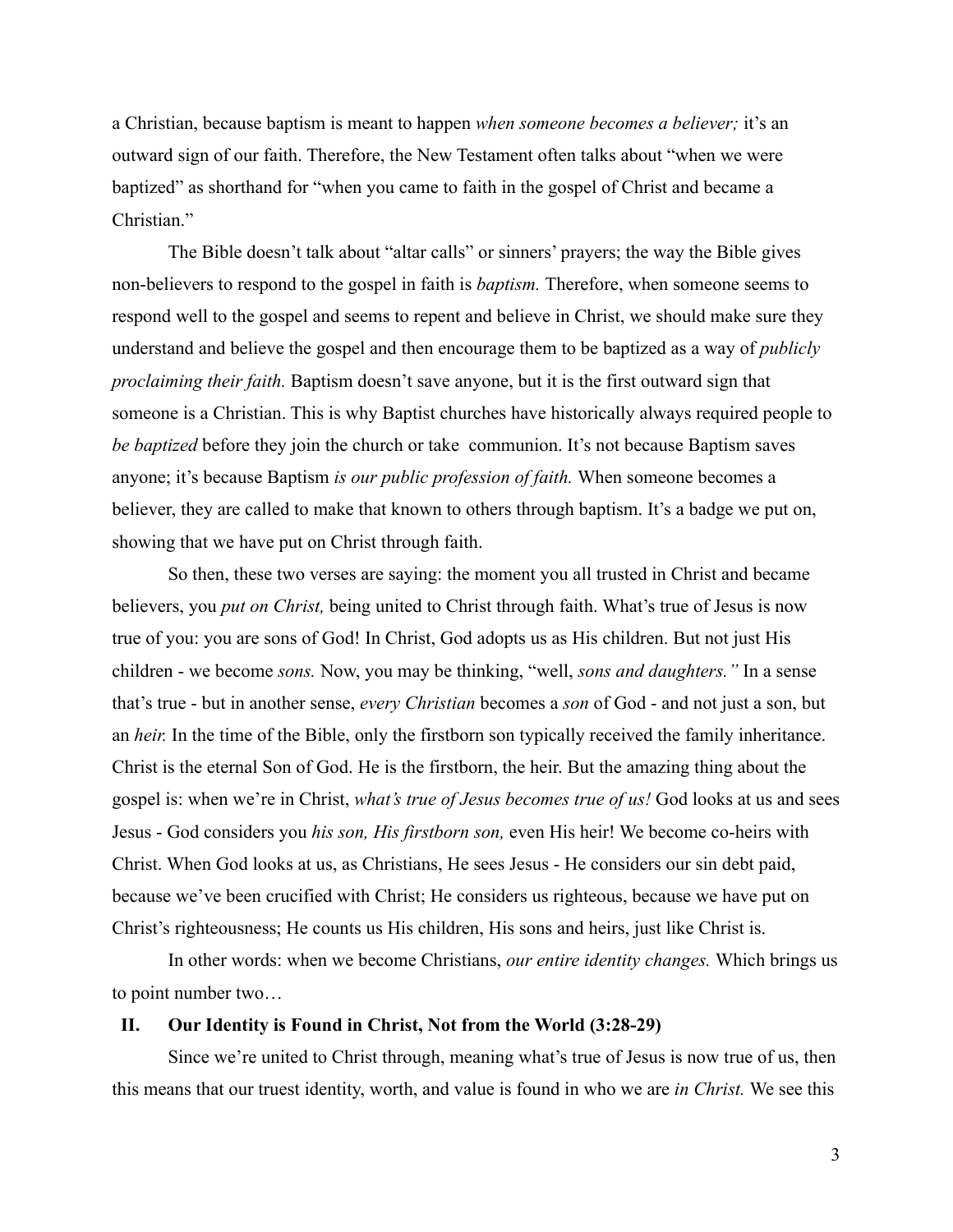in v.28: "There is neither Jew nor Greek, there is neither slave nor free, there is no male and female, for you are all one in Christ Jesus."

Everyone in Christ (that is, every believer) has the same, equal value and standing before God; and that's not a low value, not the value and worth that our sins failures deserve! No, we have a new identity: forgiven, redeemed, justified sons of God! When God looks at us, He sees the value and worth that Jesus Christ Himself deserves, and He declares it ours! That's where our identity is found: not in ourselves, but in Christ, in who we are in Him, through faith in what He's done for us!

*First*, Paul tells us that there is "neither Jew nor Greek." In Christ, we are all part of God's people, even Abraham's sons, and therefore heirs of the promise, regardless of whether or not we are Jewish or Gentile. As we saw last week, Jesus Christ is the promised "offspring" of Abraham (Gal. 3:16). But now that we are *united to Christ,* what's true of Jesus is now true of us - we are now considered Abraham's offspring! V.29 makes this clear: "And if you are Christ's, then you are Abraham's offspring." Our identity as God's children is not based on our cultural or ethnic background - it's based on whether or not we have faith in Christ! Therefore, anyone in all the world can belong to Him!

THe world around us - especially in the day of identity politics - tells us that our identity is found in our race, ethnicity, and culture; even in whether we're part of a majority or minority culture. Ethnicity and culture are important, but *they are not what ultimately define us;* that's not where we find our identity and value. Our identity isn't ultimately found in being Jew or Gentile, white or black, hispanic or asian, American, Russian, or Chinese. Our identity is to be rooted in being sons of God, citizens of Heaven! And this is exactly why racism has absolutely no place in the Christian life or the Christian church! This gospel is for everyone. Being part of the church every local church, *this* local church! - is not based on our race or ethnicity, not about our shared culture, not based on being white or black or American, but it's for *anyone who trusts in the gospel and is united to Christ through faith!* So then, let's not place too much value on our ethnic or cultural background. DOn't root your pride in it. Nor should you be ashamed of it! There's nothing wrong at all with the color of your skin - white, black or brown! We shouldn't bear any shame for being our ethnicity, nor any resentment towards other cultures. Why? Because we "are all one in Christ Jesus!" (v.28).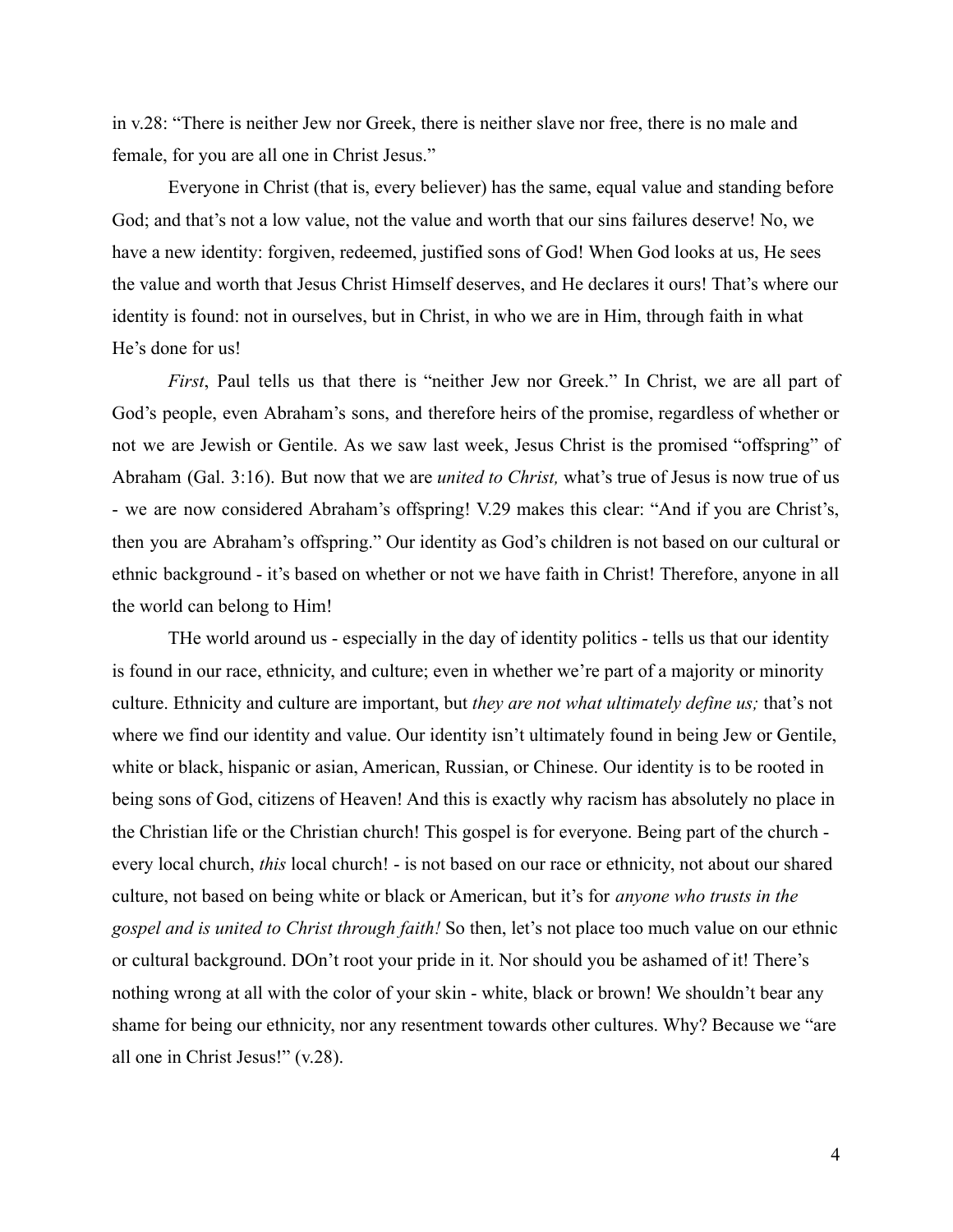*Secondly,* "there is neither slave nor free." Now, we don't have slaves in our modern culture (nor should we!). But the concept of "slavery" here is different than American slavery was. Basically, in the Greco-Roman world, to be "slave" or "free" was an indiciation of your social class and your economic status. But our identity, value, and worth isn't found in our social class, not in being first, middle class, or lower class; it's not found in how much money you make, or your political or social status. In Christ, *we're all free!* We're no longer slaves to the law; no longer slaves to sin; no longer slaves to the ungodly ways and value systems of this world! We are free citizens of the kingdom of God - and not just citizens, but *sons of the King!*

The world tells us that our identity and value is found in what kind of job we have, in our level of education, in our social class, and in how much money we make. But that is not what God says! That is not our identity! Your value and worth is not found in your bank account or the size of your house or the type of work you're in! Your value is found in the fact that you are a son of God! You're a co-heir with Christ - an heir of all things! Christ's inheritance is literally the whole world, the very kingdom of God, all the money and everything valuable in all the universe! If you're in Christ, *that's your inheritance!* You're worth so much more than the dollar signs on your check that you bring home every month! You're in the family of God now; there's no family richer, no higher pedigree: you're a son of the King, a son of God!

*Thirdly,* "there is no male and female" in Christ. Now, we need to be very careful here. Many people in our culture no longer know what a male or female, what a boy or girl, is. Just this week, the new nominee to the Supreme Court, Kitanji Brown Jackson, sat before the Senate confirmation hearing; when she was asked what a woman is, she said she couldn't answer that,, because she's not a biologist. When we have supreme court justices that don't know the difference between boys and girls, there's a problem. And that's because it's very *clear* that being male and female are real, objectively definable realities. God made them! God made us male and female. It's no mystery what a woman or a man is. But the problem is, our culture has undergone a moral, sexual revolution; our culture tells us that we find our identity in our gender and sexuality; and therefore, our "gender" and sexuality can be whatever we want it to be. But let us be very clear: *the Bible leaves no room for that way of thinking.* God made us male and female; those are the only two gender options we have, and they are defined by our biological anatomy that we're born with. This is God's good design, and if we try to go outside of GOd's designed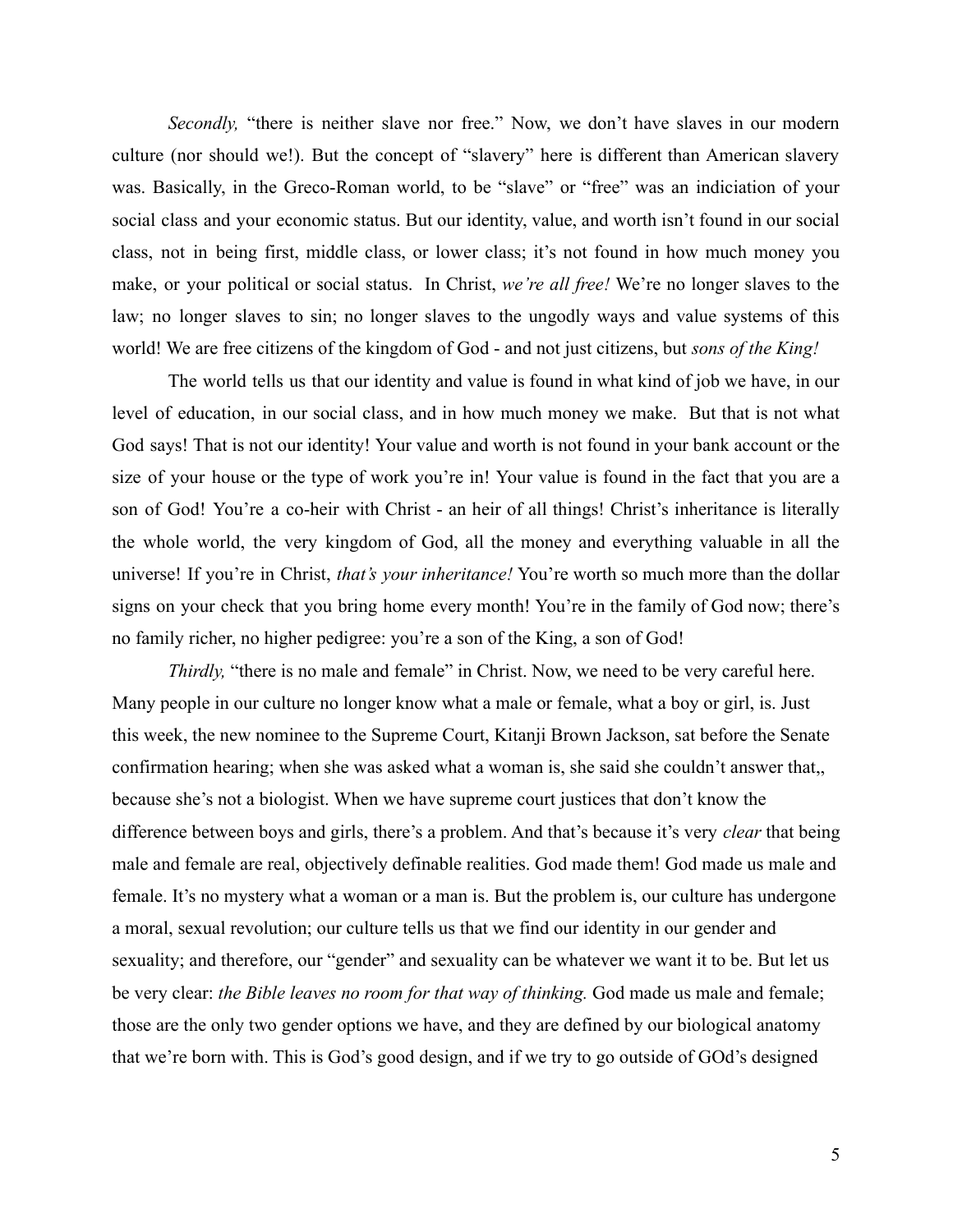plan, if we try to find our identity *outside* of what God has said is good, then we will only find lies, frustration, confusion, and disappointment.

So when Paul says "there is no male and female," he's *not* saying that gender doesn't matter or doesn't exist. After all, our ethnicity doesn't stop to matter in Christ; you and I still speak English, after all, since we're from an American culture! We're still male and female, and these realities matter. We still need to live according to what the bible says about God's distinct, complementary design for men and women. Men and women are different; we're different biologically, and we're wired differently in other ways, too. We have different, complementary roles, especially in the home (as Paul says, for example, in Eph. 5), and even in the church (as Paul makes clear in 1 Tim. 2). But though we are different, men and women have *equal value and worth.* That's what Paul is saying here. Men aren't better or more valuable than women; women aren't better or more valuable than men. And this is because, in Christ, *we are all sons of God.*

Now, why would that be the case? Why does Paul say that all Christians, even female Christians, are "sons" of God, not daughters? Again, this *isn't* because men are better or more valuable than women. But it's because, back in Paul's day and age, typically only sons - usually the oldest, firstborn son - were *heirs,* who received the family inheritance. But we're united to Christ through faith; what's true of Jesus is now true of us! Jesus is God's son, the one who receives the promised inheritance. In Christ, then, you and I are all *sons,* all *heirs of God!* As v.29 says, "heirs according to promise." We all inherit God's promised inheritance - even eternal life and righteousness in the kingdom of GOd, the New Heavens and New Earth - because Christ's inheritance becomes ours when we are united to Him!

This is who we are: *sons of God, co-heirs with Christ!* That's our identity! That's where our value and worth is found! Brothers and sisters, we must firmly root our identity in who Christ is, and therefore, *who we are in Christ!* Your identity, your value, your worth, is found in the fact that you are a Son of God through faith in Jesus! Therefore, we must root our identity in Christ by focusing not on ourselves, but on the gospel that we place our faith in. Which is exactly what Paul does in the last part of our passage, bringing us to our final point...

# **III. We're no Longer Slaves of the Law, Sin, and the World, but are Sons and Heirs of God (4:1-7)**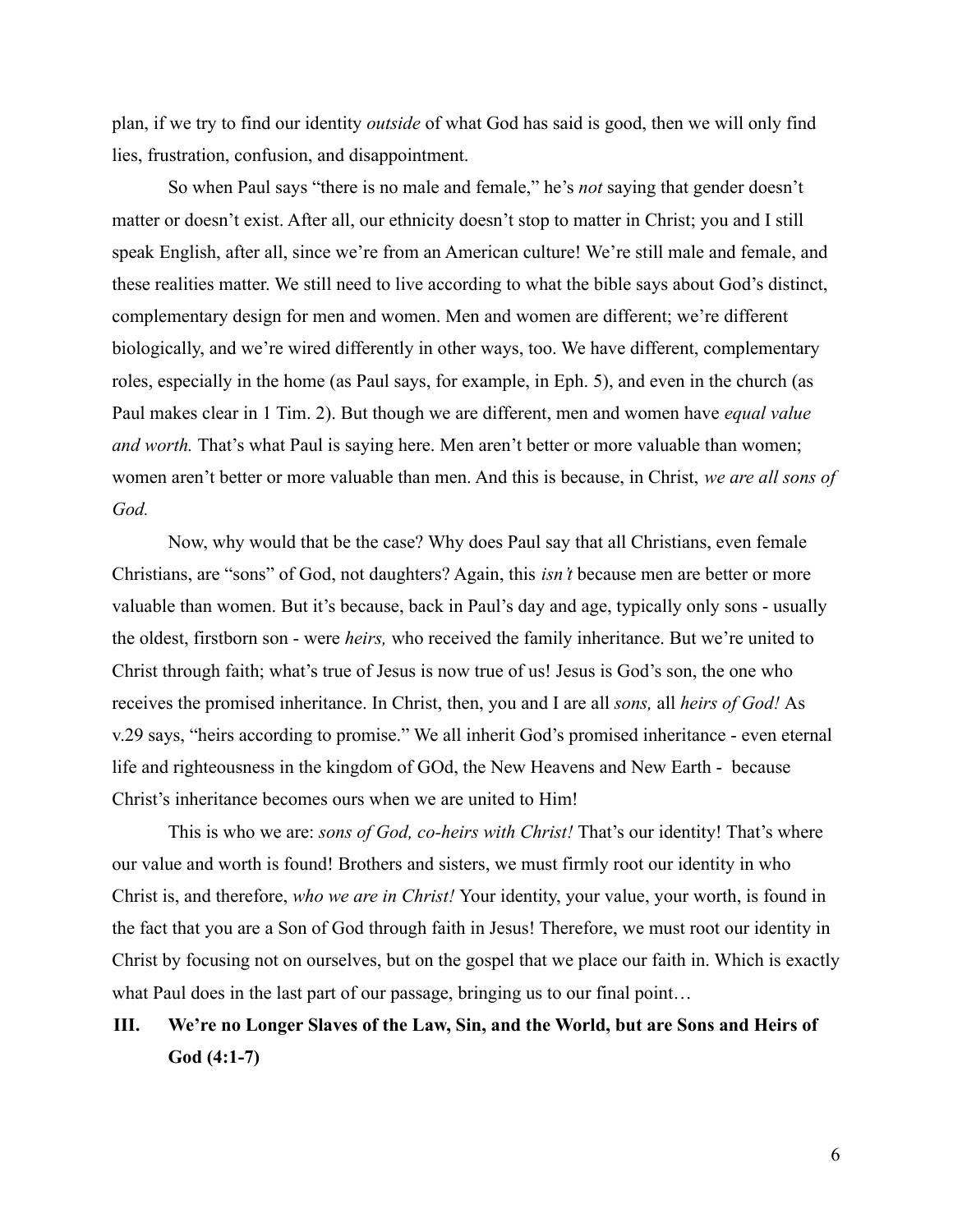Chapter 4:1-7 is a bit of a recap, a summary, of Paul's argument of chapter 3, but from a slightly different angle. He's zooming back out to show how the gospel of Jesus Christ brings us out of our slavery to the Law, to sin, and to the powers and authorities of this world, in order to be God's sons and heirs of the promise of God.

Paul gives an illustration in vv.1-2: "I mean that the heir, as long as he is a child, is no different from a slave, though he is the owner of everything, but he is under guardians and managers until the date set by his father." Picture with me a wealthy household estate, where there are slaves (or servants) that live there alongside the wealthy family. Now, this family has a son who is not a slave - he's a part of the family. In fact, this son is the *heir* of the household. The entire estate, wealth, and assets of the family will one day belong to him. But when he is a child, his life looks a lot more like that of a *servant* rather than *master.* In fact, you might even have a situation where one of the servants is actually *put in charge* of the son (the heir), as his "guardian" or "manager." As I said last week, wealthy families during this time often hired one of their servants (or slaves) to be a "guardian" or "tutor" for their son; it was this guardian's job to take care of the son, protect him, and also oversee his education. So this would mean that even though the son was the heir, and not a slave, he might very well have to obey and be under the authority of a slave, even one of his own servants, while a child!

Paul's point in chapter 3 was that the Law of Moses that Israel was under, in the Old Testament, was like this "guardian" or "tutor" that God placed over Israel until Christ came. But now, in verse 3, Paul takes this and applies it not just to Israel, but to Gentiles - to the whole world - as well: "In the same way we also, when we were children, were enslaved to the elementary principles of the world." Now, at first, we expect Paul to say the same thing he said above - that we were once "enslaved," or "held captive" and "imprisoned" under the Law of MOses; but he doesn't - he says we were enslaved "by the elementary principles of the world." Now what does that mean? He uses the same word later on, in verse 9, where the "elementary principles" they were enslaved under clearly refers to their previous idolatry.*.* They were enslaved to the ungodly, idolatrous ways of the world. But Paul uses the word "we" here - but Paul wasn't a pagan, he was a pharisaical Jew! He wasn't under idols, but under the Law before he became a Christian! In essence, he's saying Jews were not only enslaved under the law, but were also enslaved under the "elementary principles of the world," just like pagan Gentiles!

And I think Paul's point is: all of us, whether Jew or Gentile, whether pagan or legalist,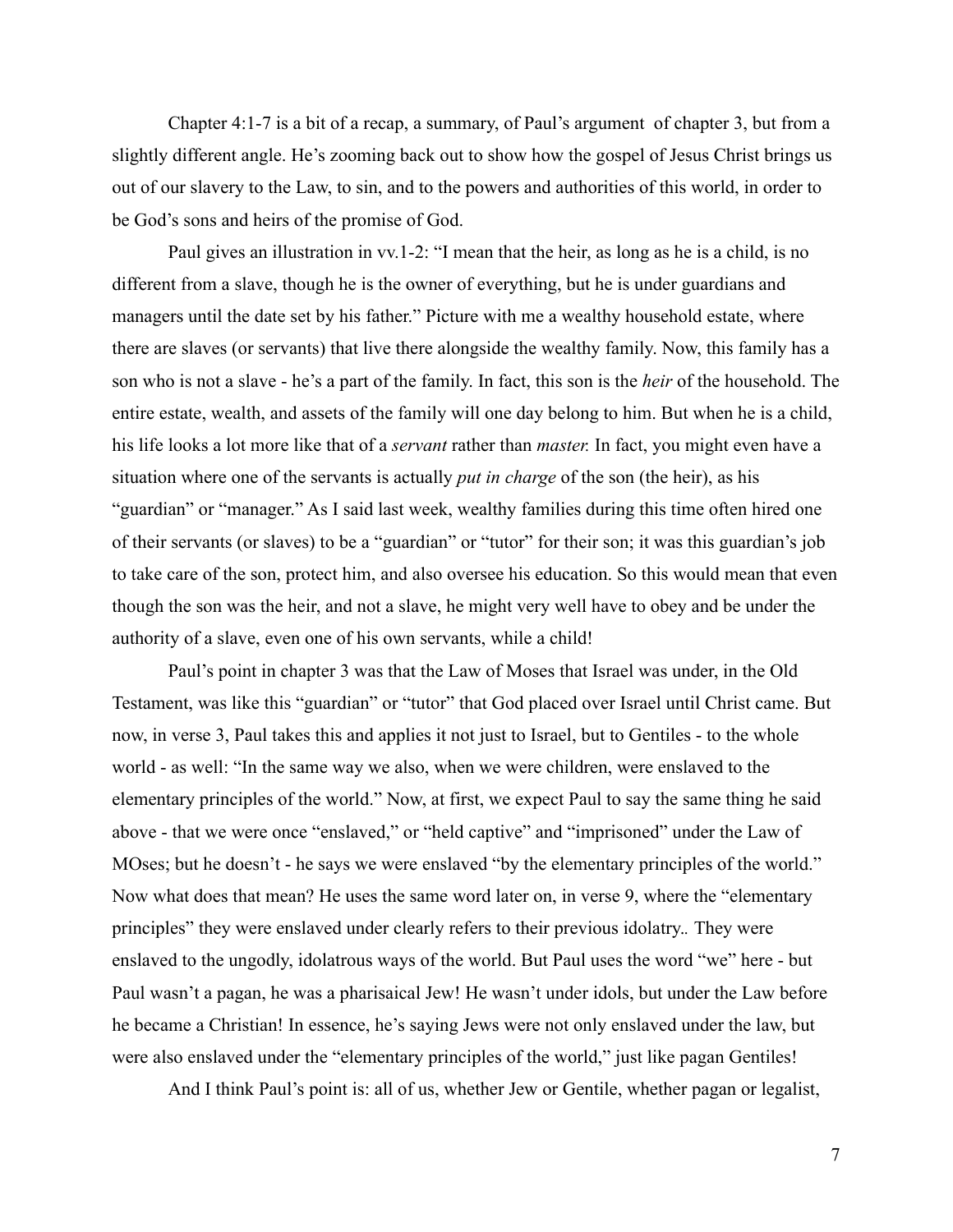were all *enslaved to sin* before we became Christians; we're all born slaves to sin; we all deserve God's holy wrath, even death, even eternal death in Hell. Every single one of us is a sinner. Every single person in this room, and in the entire world, was born into this world a *slave to sin,* enslaved to the idolotrous ways of this world.

And then verse 4 begins with a beautiful little word: "But." We were slaves to sin, *"*but when the fullness of time had come, God sent forth his Son, born of a woman, born under the law, to redeem those who were under the law, so that we might receive adoption as sons" (4:4-5). THe "fullness of time" means the time that God had appointed - namely, a set time in history, 2,000 years ago. At that time, "God sent forth his son" - that is, the eternal God the Son, who is one with the Father and has no beginning, actually *stepped down into the world* to become man! He was "born of a woman," born of the virgin Mary, being fully God *and* fully man, at the same time! And he was born a jew, in Israel, "born under the law." And He did what no other person could ever do: he *perfectly obeyed and fulfilled God's righteous demands in the Law.* He was perfectly righteous in every way; Jesus never sinned! He perfectly loved God and loved others, even His enemies! Even sinners, who didn't obey or love God (sinners like us!). In fact, he loved us sinners and enemies of God so much that He lived that perfect life *for us!* Then He died on the cross *for us, in our place,* bearing our sins and the wrath of God we deserve as slaves of sin! Then, on the third day, he rose again, crushing sin and the penalty of the law, even death itself, underneath His feet! He did all this, as verse 5 says, "to redeem those who were under the law, so that we might receive adoption as sons"! Jesus came to redeem us, freeing us from our slavery to sin, to the law's demands of wrath, to the wicked ways of the world, in order that we don't have to be slaves anymore but can truly be *sons of God* simply if we repent and believe in this good news!

*[Illustration]* When I was a kid, one of my favorite movies was *Aladdin;* and even when I watched the new remake a couple years ago, I still loved the story, even as an adult. I love it because it's a great "Rags to Riches" story. The story of *Aladdin* is about a young, likable scoundrel. Aladdin a ruffian, a "street-rat," coming from nothing. He's an poor orphan: no family, no money, no home. He lives on the streets as a criminal, stealing food to survive; his only friend is a monkey. But then, the incredible happens: a magic genie changes his life, and by the end of the story, Aladdin marries the princess and becomes one of the most powerful men in